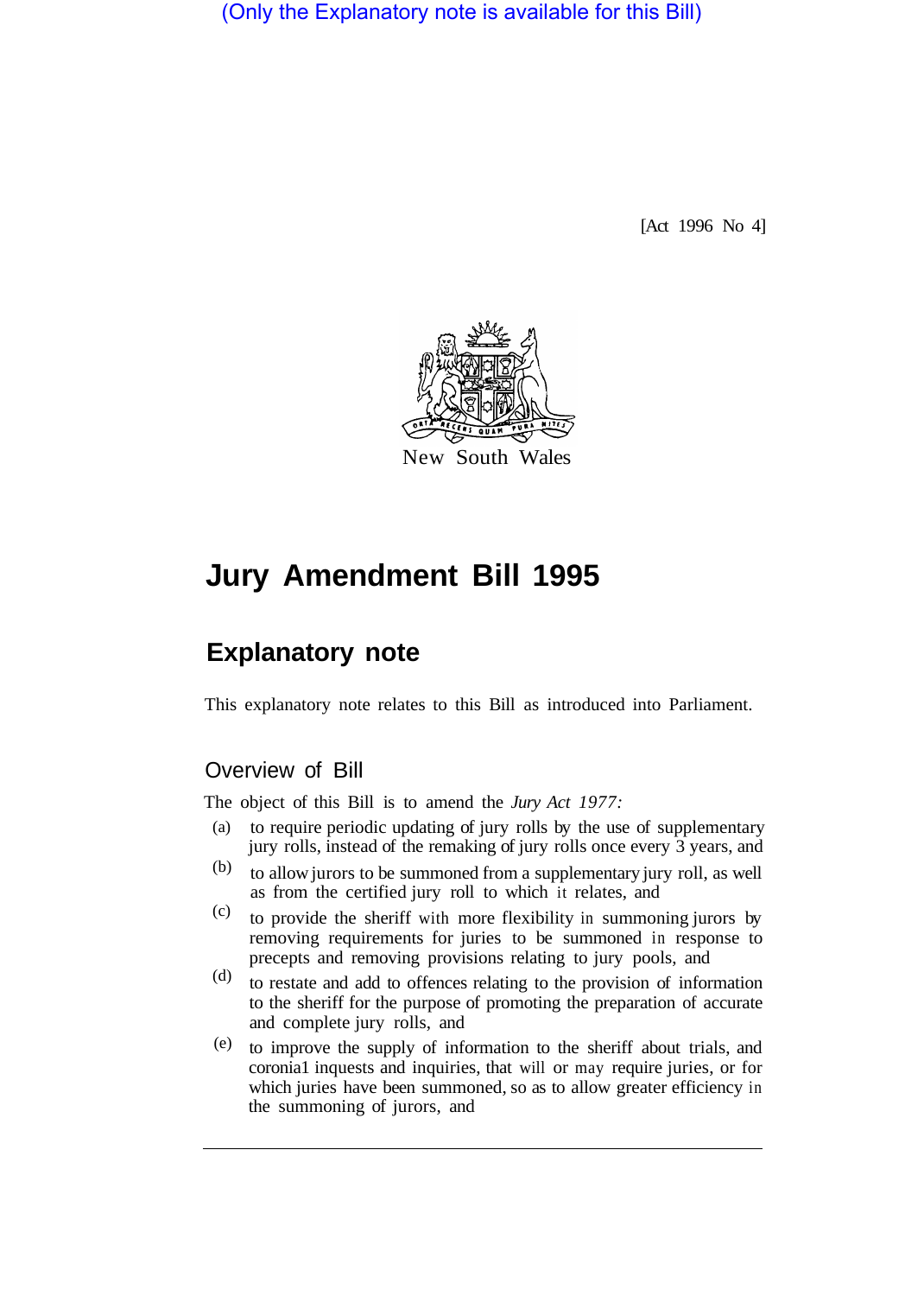Explanatory note

- $(t)$  to allow persons to be excepted as of right from jury service if they have served as jurors within the last 3 years or have attended for jury service and been prepared to serve (but not been called) within the last year, and
- to remove the sheriff's discretion to exclude a person from a jury roll if the person has served as a juror during the term of the roll, and (g)
- to allow a court to decide an issue of fact in a civil case if the jury is unable to reach a decision and the parties agree to the court deciding the issue, and (h)
- to remove the present requirement that a jury must be discharged after it has deliberated for more than 6 hours without reaching a decision in a civil case, and (i)
- (j) to allow penalty notices to be used for recovering fines for an offence of failing to return, or incorrectly responding, to a questionnaire sent for the purpose of establishing an accurate supplementary jury roll or for an offence of failing to attend for jury service, and
- $(k)$  to provide that persons summoned for jury service are not entitled to be paid for their attendance if they are excused from service, and
- to make amendments of a savings and transitional nature relating to the (l)commencement and application of other amendments.

The *Justices Act 1902* is consequentially amended for the purpose of allowing the use of penalty notices.

The *Coroners Act 1980* is amended to require coroners to supply information about the need for jurors to the sheriff.

# Outline of provisions

**Clause 1** sets out the name (also called the short title) of the proposed Act.

**Clause 2** provides for the commencement of the proposed Act on a day or days to be appointed by proclamation.

**Clause 3** is a formal provision giving effect to the amendments to the *Jury Act 1977* set out in Schedules 1 and 2.

**Clause 4** is a formal provision giving effect to the amendments to the *Justices Act I902* and the *Coroners Act 1980* set out in Schedule 3.

Explanatory note page 2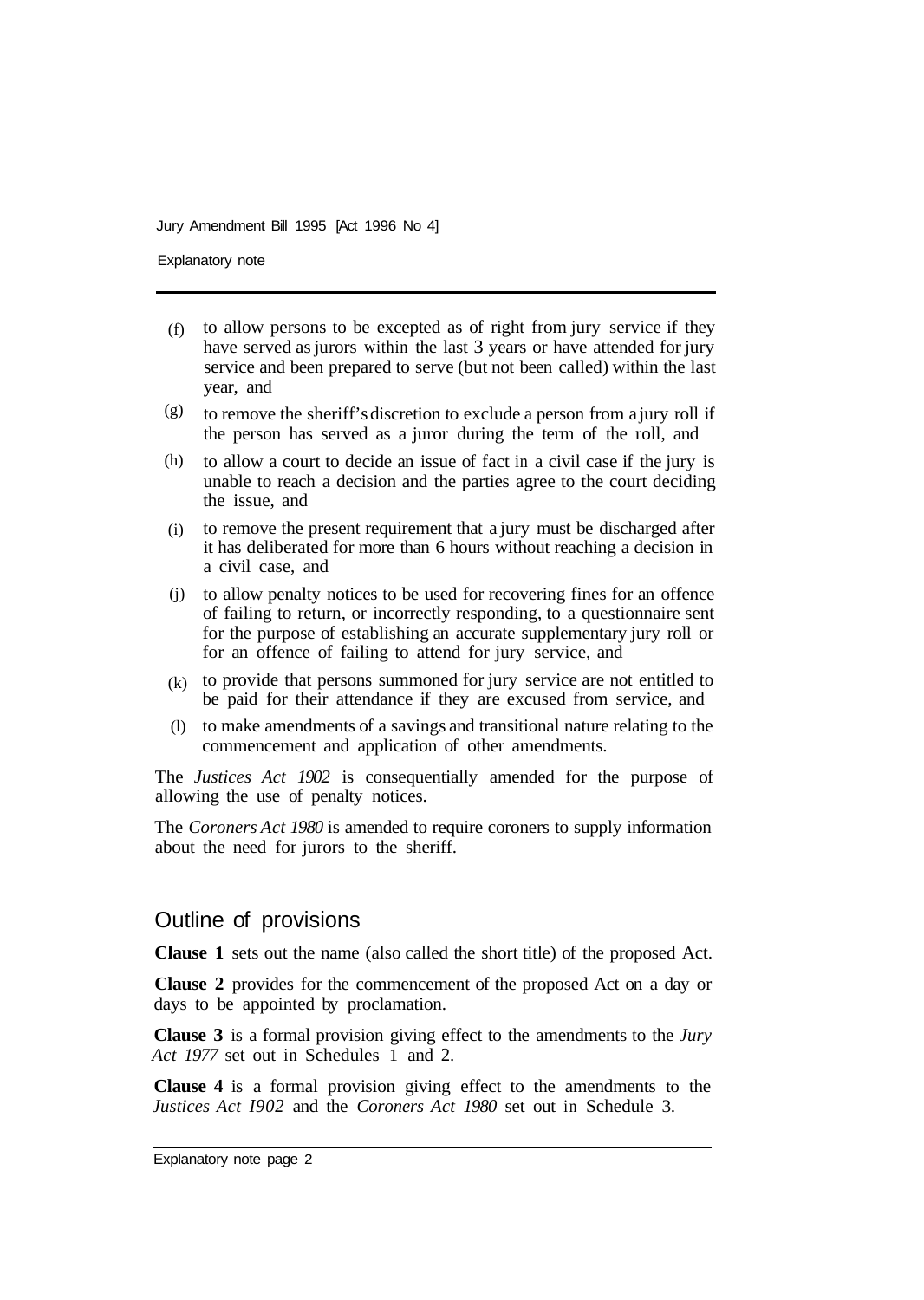Explanatory note

# **Schedule 1 Amendments to Jury Act 1977 relating to the selection and summoning of jurors**

# **More frequent revision of jury rolls**

At present, a jury roll (from which jurors are summoned for service), is required to be prepared for a jury district from electoral rolls each 3 years. For various reasons, such as persons on the jury roll moving from the jury district within the period, the information from which the roll was prepared becomes out-of-date over that period, with the result that estimating and summoning from the roll the number of jurors required to be called up for service to form a jury towards the end of the period is extremely difficult and inefficient. Another shortcoming of the present scheme is that persons who attain the age of 18 after electoral roll data has been collected for a draft jury roll will not be represented on the jury roll until after the end of the next 3-year cycle.

The amendments will replace the present rigid scheme with more flexible arrangements, the main features of which are as follows:

- the sheriff must, not less than once every 15 months, update electoral roll information used in supplementing and culling the jury roll for a jury district (**Schedule 1 [7]**),
- the sheriff must, at intervals of not less than 12 months, make a random selection of names from the electoral rolls for a jury district to compile a supplementary jury roll that will be used in revising the ongoing jury roll. A supplementary roll might be prepared annually for a country jury district, if juries will be required only at a particular time of the year. If there will be requirements for juries throughout the year (as occurs in the more densely populated jury districts) supplementary rolls might be prepared periodically during the year so as to allow the jury roll to be revised in stages throughout the year (**Schedule 1 [8]—proposed section 12**),
- persons whose names are selected for a supplementary roll must be sent a notice requiring them to complete and return to the sheriff a questionnaire about their qualifications to be a juror and their eligibility and availability for jury service (**Schedule 1 [8]—proposed section 13**),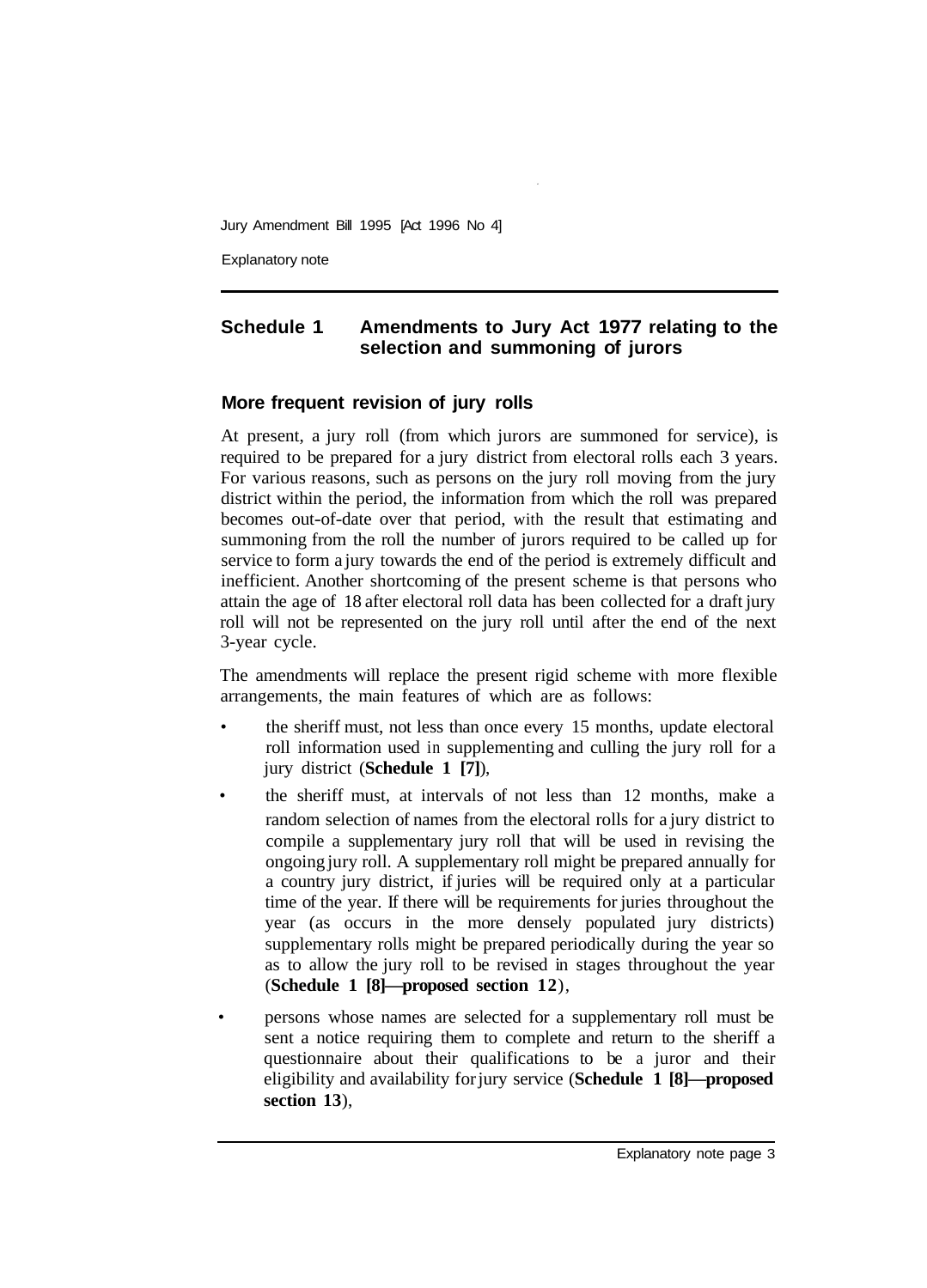Explanatory note

- an appeal may be made to a Local Court against a decision of the sheriff not to delete a person's name from a supplementary jury roll after the person has claimed to be disqualified from serving or to be ineligible to serve or to be entitled to an exemption from service. If a person is summoned to attend for jury service before the 21 days for making such an appeal has expired (and before the appeal has been lodged) any such appeal must be made to the judge or coroner having the conduct of the trial or inquest concerned or to such other judge or coroner, or such master, magistrate or registrar, as is specified in a notice attached to the summons (**Schedule 1 [10]—proposed section 15)**,
- the sheriff must supplement a current jury roll by adding persons who have not been deleted from the supplementary roll by the sheriff and cull from the current jury roll persons who have been on the roll for 15 months (or such longer period, not exceeding 2 years, as may be fixed by the regulations under the Act) (**Schedule 1 [10]—proposed section 15A**),
- immediately after so supplementing or culling the current jury roll, the sheriff must certify it as being the jury roll for the time being in force for the jury district to which it relates (**Schedule 1 [11]**),
- the sheriff is required to keep in the records of the sheriff's office the jury roll last certified for each jury district and any supplementary jury roll being used to revise a jury roll (**Schedule 1 [12]—proposed section 17**).

# **Altered procedures for summoning jurors**

The summoning of jurors by the sheriff is presently subject to directions contained in general jury precepts issued by judges of the Supreme Court and District Court, the Prothonotary, the Criminal Listing Director, registrars of the District Court and coroners, except where jury pools may be summoned.

The amendments will repeal and replace Divisions 1 and 2 of Part 5 of the Act (the current provisions for the summoning of jurors) and allow the sheriff greater flexibility in arranging for the summoning of jurors. Proposed Division 1 of Part 5 (**Schedule 1 [13]**) contains the following proposed sections:

**Section 23** (**Estimate of number of jurors required**) which requires the sheriff to maintain estimates of the number of jurors who will be required to be summoned in each jury district.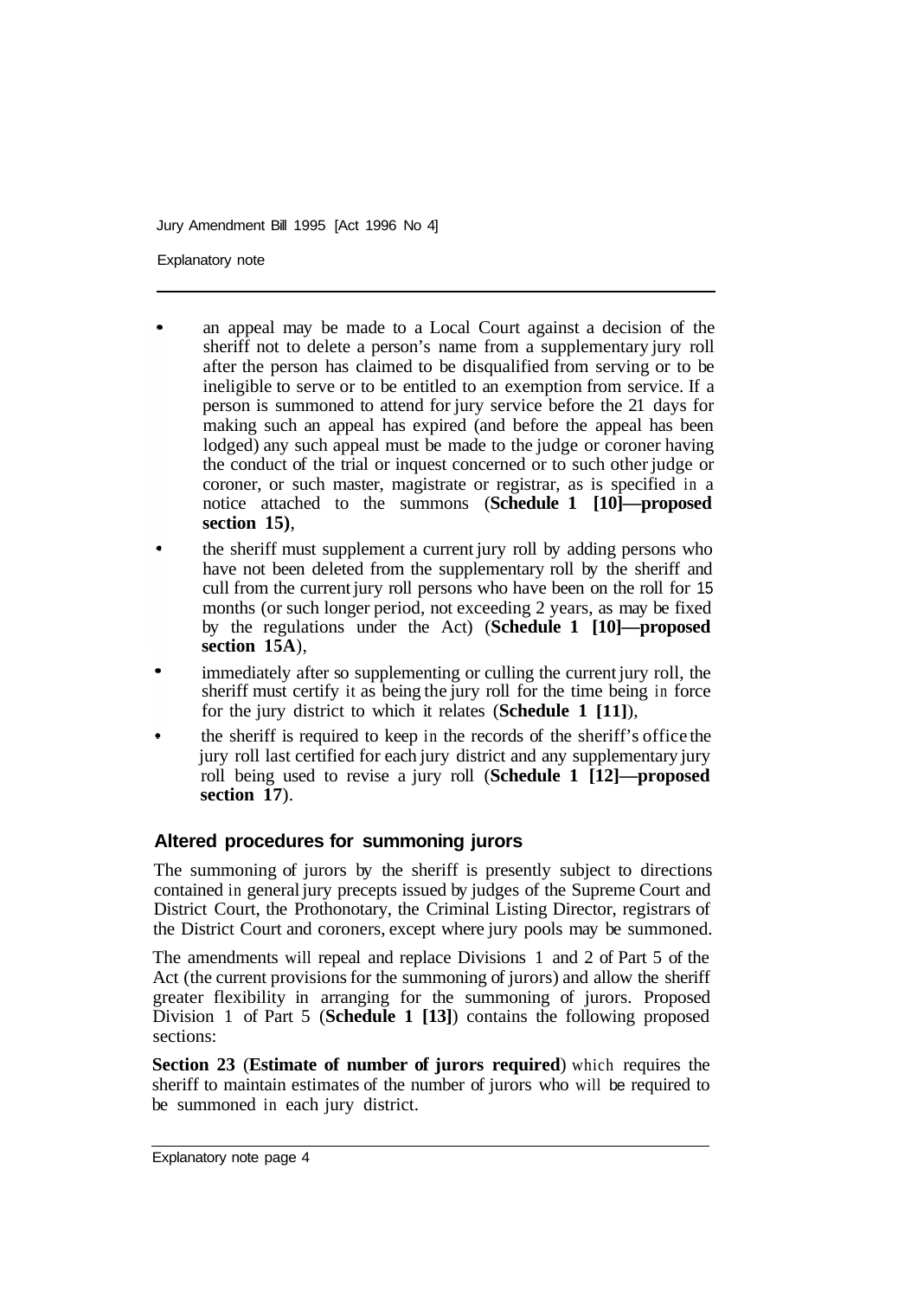Explanatory note

**Section 24 (Alternate procedure where sheriff is interested in case)** which states that the functions of the sheriff in summoning jurors are to be exercised by a person specified by the regulations if the sheriff is a party or in any way interested in the proceedings for which a jury is required.

**Section 25 (Selection of jurors by sheriff)** which requires the sheriff to select an adequate number of jurors at random from the jury roll for a district. Jurors may also be summoned from a supplementary jury roll for a district if the sheriff believes the jury roll is inadequate.

**Section 26 (Persons selected to be summoned)** which requires the sheriff to issue a summons to each person selected for jury service requiring the person to attend at the court or coronial inquest concerned. The summons must be served at least 7 days before the day on which the juror is required to attend, unless the court or coroner otherwise orders.

**Section 27 (Selection and summoning of additional jurors)** which allows the sheriff to summons additional jurors to supplement a jury if a trial or an inquest would otherwise be delayed.

**Section 28 (Sheriff's return)** which requires the sheriff to make a return of particulars of summonses at the time and place at which they require jurors to attend.

# **Offences aimed at ensuring jury rolls are accurate**

New offences are created by proposed section 61 for the purpose of ensuring that questionnaires sent to persons in the course of preparation of jury rolls are completed accurately and returned to the sheriff within the required period **(Schedule 1 [24]).** 

Sections 61 and 62 of the Act presently create offences if a person fails to inform the sheriff of a disqualification or ineligibility to serve as a juror and if false representations are made for the purpose of evading jury service. These offences are restated and expanded by proposed sections 62 and 62A **(Schedule 1 [24]).** 

Other amendments are proposed that are consequential on the amendments explained above **(Schedule 1 [1]–[6], [9], [15]–[23]** and **[25]–[27]).**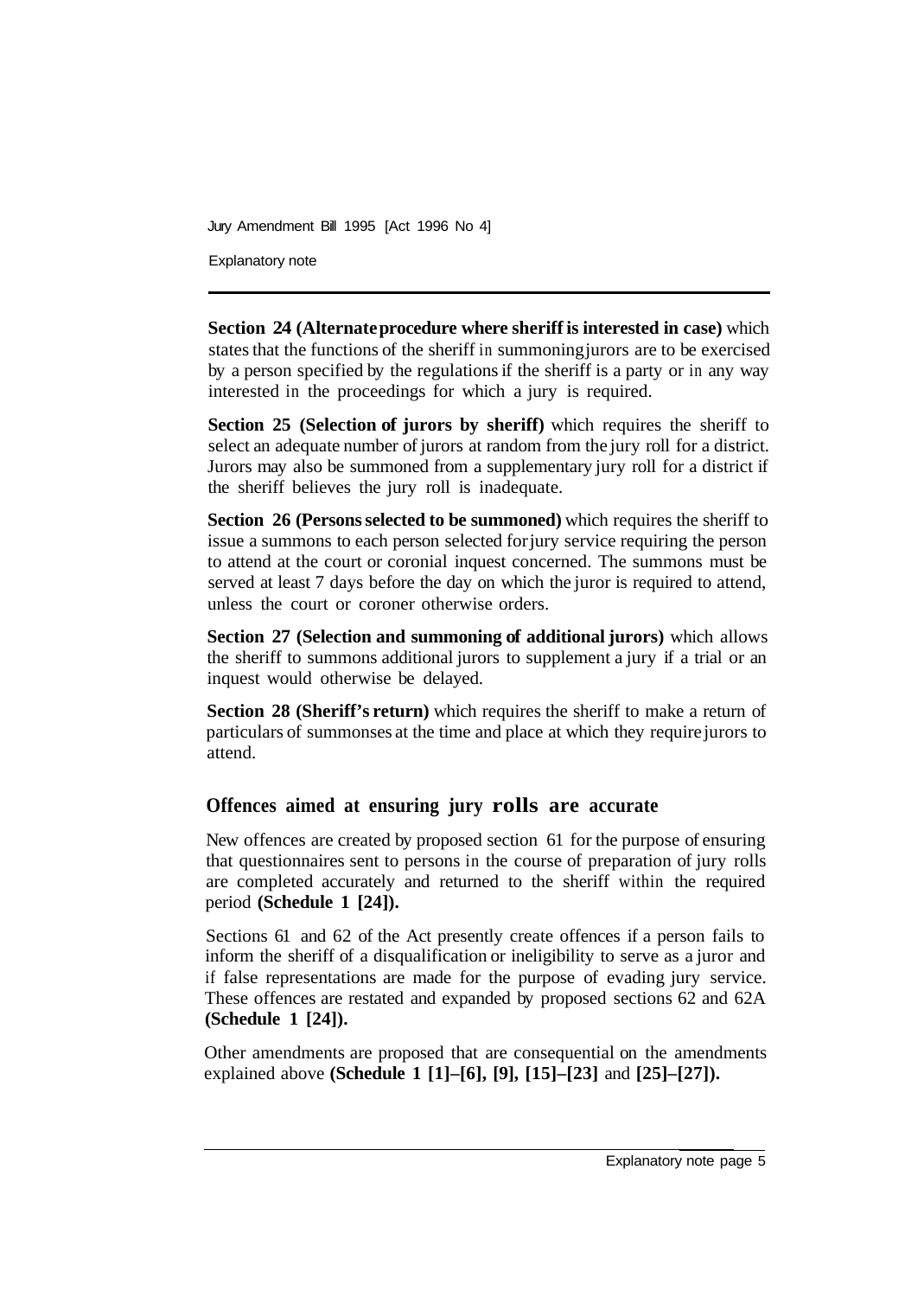Explanatory note

#### **Supply of information to the sheriff**

Since, as a consequence of the amendments, the sheriff will be required to take a more direct and active role in estimating the number of jurors required for trials and coronial inquests and inquiries, it is essential for relevant information to be readily available to the sheriff to assist in decision making.

Proposed section 75A requires the registrars, judges and coroners of the various courts concerned to provide such information to the sheriff as may be requested by the sheriff for the purpose of exercising functions under the Act **(Schedule 1 [28]).** 

Proposed section 75B requires the Commissioner of Police, the Commissioner of Corrective Services and any other person prescribed by the regulations to provide information to the sheriff for the purpose of deciding whether persons are liable to be included on a supplementary jury roll or jury roll or for jury service. The proposed section also requires parties to cases listed for trial by a jury to inform the sheriff about any event of which they become aware relevant to the provision of juries **(Schedule 1 [28]).** 

#### **Right to be excepted from jury service for previous service or attendance**

Section 37 presently excepts a person from jury service if the person has been called for service on a previous occasion and there are other persons on the jury roll who have not been called.

That section does not allow for a person who may have been called for jury service, but did not serve, and who may wish to render jury service. The section is repealed and replaced with a provision that allows persons to apply and be excepted as of right from jury service if they have served as jurors within the last 3 years or have attended for jury service and been prepared to serve (but not been called) within the last year **(Schedule 1 [14]** and **[29]).** 

# **Schedule 2 Other amendments to Jury Act 1977**

#### **Removal of sheriff's discretion to exclude from jury roll**

Section 18 is amended to remove the sheriff's present discretion to excuse a person from jury service if the person has already served during the period of the jury roll. This discretion is inconsistent with the proposed scheme for a continuing jury roll that is frequently revised and is unnecessary in view of the last amendment explained above **(Schedule 2 [1]** and **[2]).**